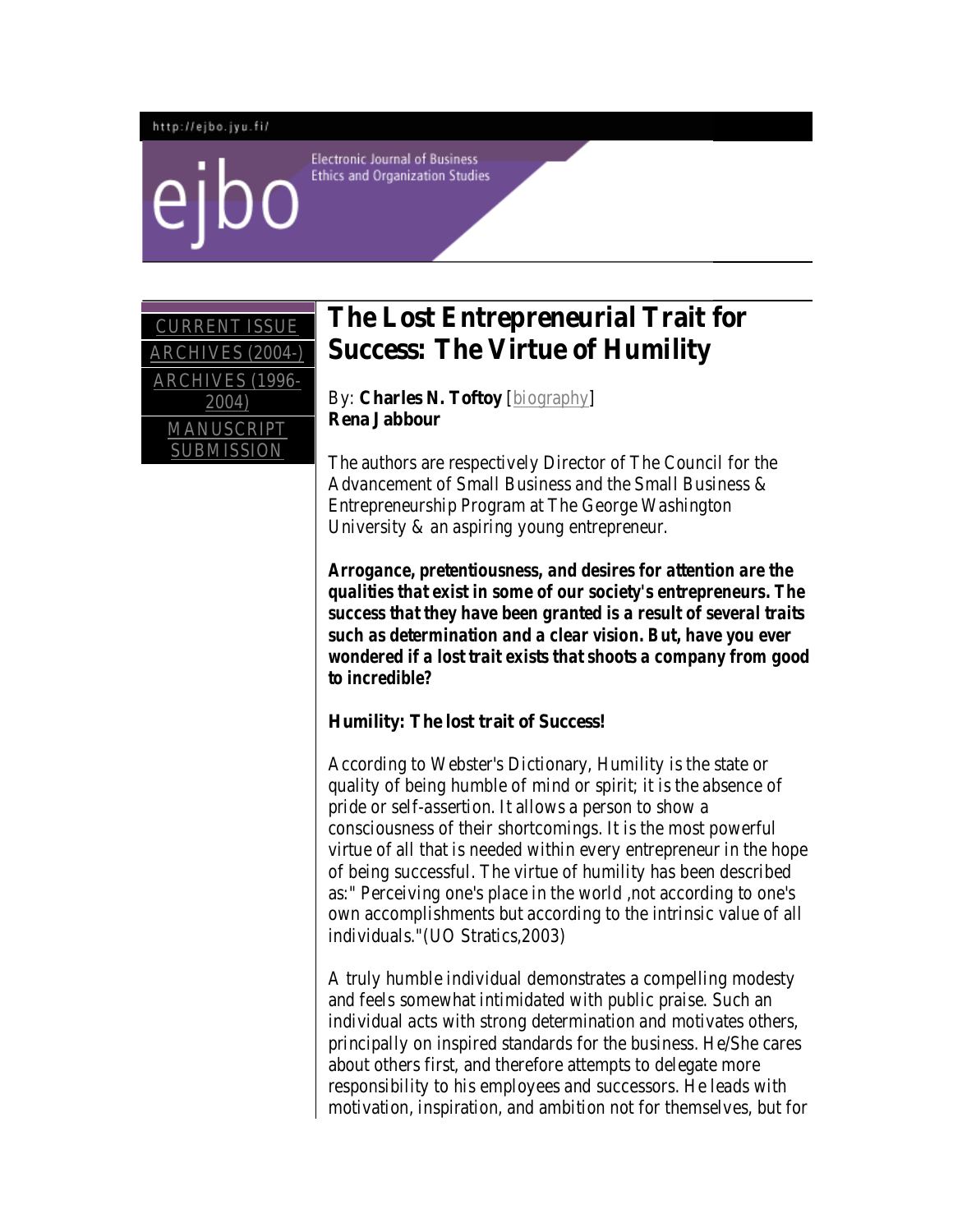the business as a whole. This method of instruction allows for the growth and success of the company to be shared by all the employees that have aided in the process. Taking such a path helps employees to feel that they are not working to make only one person successful, but rather the whole organization. The most significant characteristic of humility is the ability for an individual to assume responsibility of shortcomings, rather than blaming them on such external factors as other under performing employees or even sheer bad luck; "He looks in the mirror, not out the window".

This virtue of humility allows for the society to discover dignity. Others are placed before personal selfish thrusts. It allows for patience and self-control, while aiding one to overcome traumatic experiences that he may have experienced in his life. It requires one to fully transform himself to develop humility. Grasping the virtue of humility is a goal that everyone should hope to achieve by the end of the life cycle. When the leader of an organization practices humility, the entire organization benefits. Furthermore, it leads to the betterment of oneself. Our society perceives humility as a sacrifice, however this myth is often proved false: More is gained by humility than is sacrificed!"Humility is strong-not bold;quiet-not speechless; sure-not arrogant."(Estelle Smith,2003)

# **Humility is Not...**

Modern-day society tends to view humility with skepticism, fearing that it annihilates the entrepreneur. It is viewed as being embedded in the past, which cannot be used in the present society. Individuals believe that there is not enough room for humility in our competitive and progressive civilization. This view can be seen throughout our society including academia. Have you ever heard of a class being taught about humility? Has the trait ever been recognized as being a part of an entrepreneur's required traits? No. Instead, individuals take pride in believing that they are self-sufficient in knowledge and experts in all walks of life. They find humility to be a needless trait and do not appreciate selflessness and finer facets of leadership.

From the time we are young, society teaches us to put ourselves first, making us believe that loving ourselves and taking pride in our talents scores over everything and everyone else. The individual will continue to feel this way until he encounters an event that makes him feel less capable than he thought he was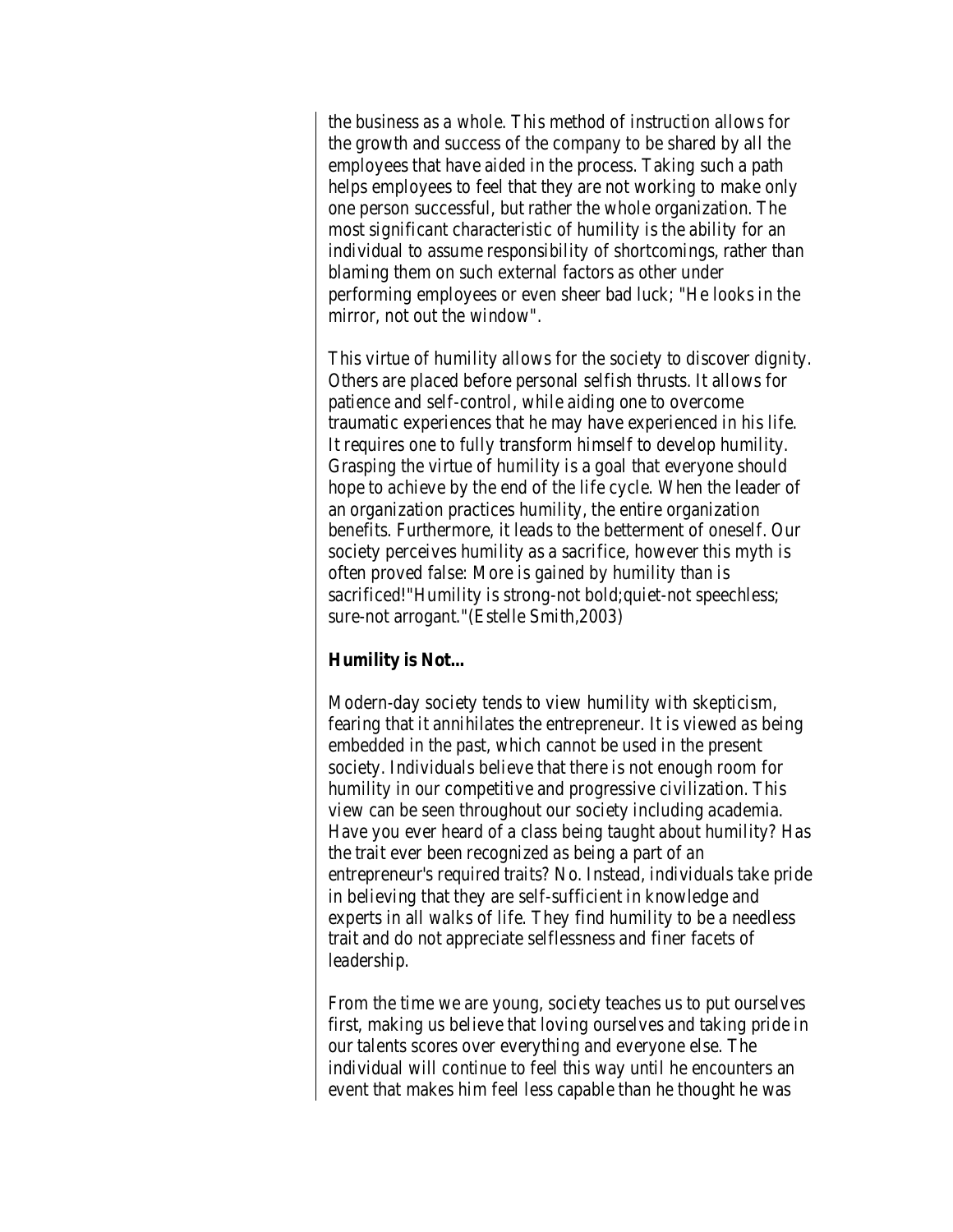and that will result in discontentment. This causes him to feel insignificant in a vast universe disabling him from understanding how to deal with his shortcomings. It is at this point in time that he will be more receptive to humility; he can now realize the importance of this trait, and is better willing to forgo an arrogant, selfish, and egoistic behavior.

It is believed people are inherently modest by birth. The irony is that this quality needs to be nurtured in order to develop and refine humility. This cannot be accomplished through selfrevelation; it develops when an individual feels there is nowhere else to turn. This is a difficult proposition especially because individuals are inclined toward self-pride and admiration.

# **The Modern-Day Counterfeits**

Never be fooled by those who you may think are humble. There are some that may pretend to encompass this virtue of humility that is only superficial, not truly within them. You should be aware that there are people who are attempting to fool you with traits that may appear to make them humble, when truly they are acting it out in an insincere way. The following scenarios provide example of the modern-day counterfeits of humility.

# *Satisfied with appearances*

This individual wants to superficially appear humble, whereas his inner-self is overflowing with pride and self-sufficiency. He is satisfied by putting on a humble front in hopes that the appearance of it will fool others. This purpose is usually one of self-gain.

# *Protesting its unworthiness*

This individual consistently repeats to himself and others the unworthiness they experience. He believes that by saying how he does not deserve certain things in life, he will appear to be humble, however "true" humility makes no implication of being humble. A "real" humble person bears ridicule from others, and does not get irritated when others disrespect him.

# *Afraid to Admit Talents*

This individual denies all talents and accomplishments in hope of appearing modest. If one is being told that he is a good writer, and the reply is 'I am a scribbler', that does not mean he is humble. Humility is truth. If someone is praised, a humble person will thankfully appreciate the ability to be successful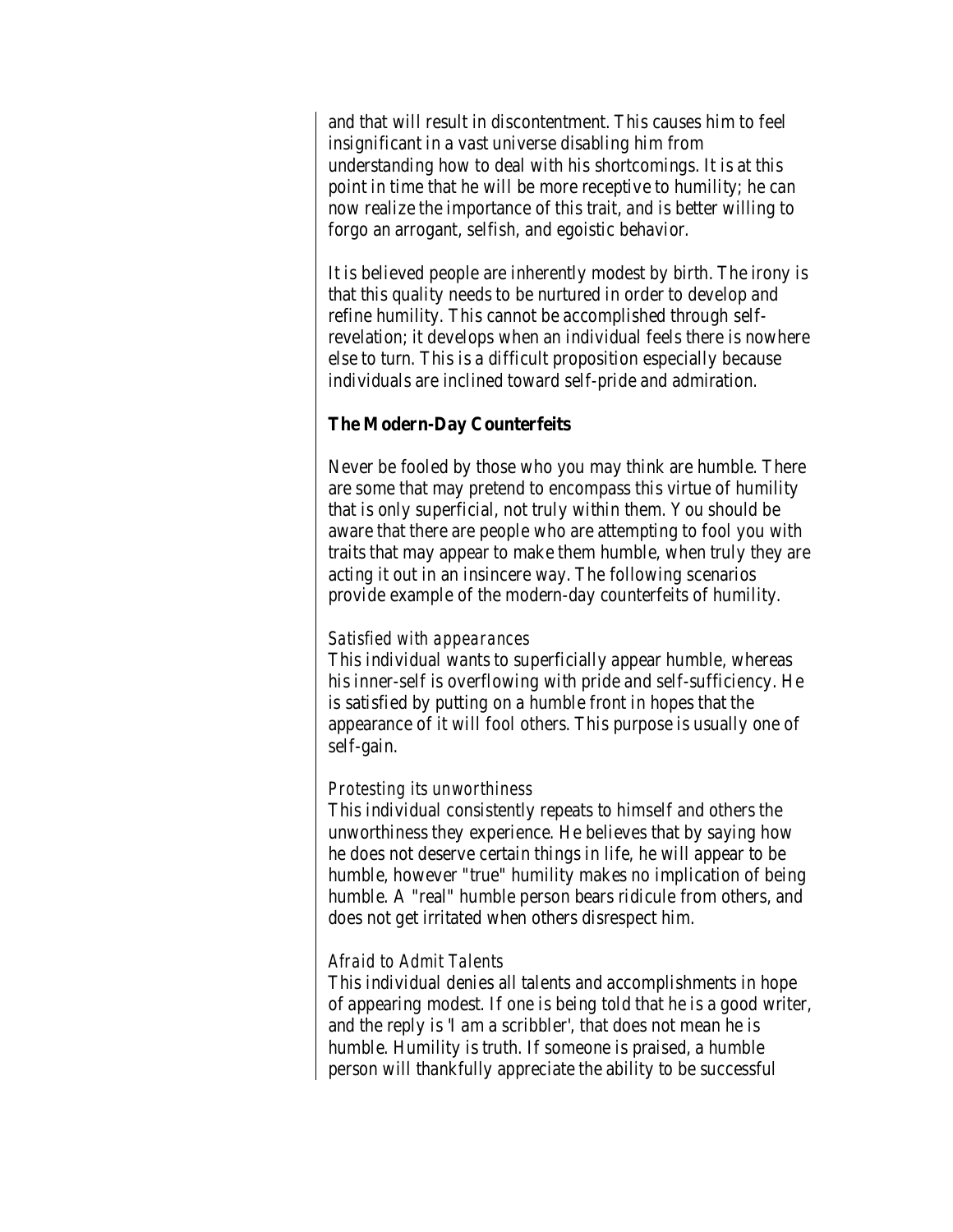based on other people's assistance.

# *Terrified of making mistakes*

Spurious humility is horrified at the possibility of making mistakes. When this is the case, the individual feels that he can no longer be the example to others. He does not look upon the amount of insight one can gain from making mistakes. Especially in the business world, as it may apply to small businesses, several mistakes must be made to learn how the world works. The fearless attempt to involve oneself in a trial and error period allows them to further themselves in understanding the needs of consumers in the business world. Woodrow Wilson said," A fault which humbles a person is of more use to him or her than a good action which puffs him or her up."

# **What Humility Can do for you!**

There are several offshoots of humility, particularly peace of mind and dedication. Peace of mind allows for an individual to experience happiness leading them to treat others with kindness and consideration. Consideration and kindness are very important traits to run a particular business, and allow you to relate to your employees and understand the hardships they may face. Instead of scolding their feelings, you must use consideration and understand their experiences. An example of this is as follows:

> *A woman receives a phone call that her husband has been in an accident, and is now in the hospital. The nurse told her exactly how to get to the room where her husband was, only to find out that when the wife attempted to find the room, it did not exist. The nurse had failed to let her know exactly what wing the room was in. After running around in circles looking for her husband, the lost woman ran into a doctor who was willing and able to help her on her search. Instead of scolding her for her inability to find the room on her own, he mentions to her how many months it took for him to finally understand the hospital layout himself.*

The example mentioned above shows how important it is to relate to one's feelings and downfalls. These qualities make an individual accept their mistakes and better themselves.

In addition piece of mind, qualities of dedication and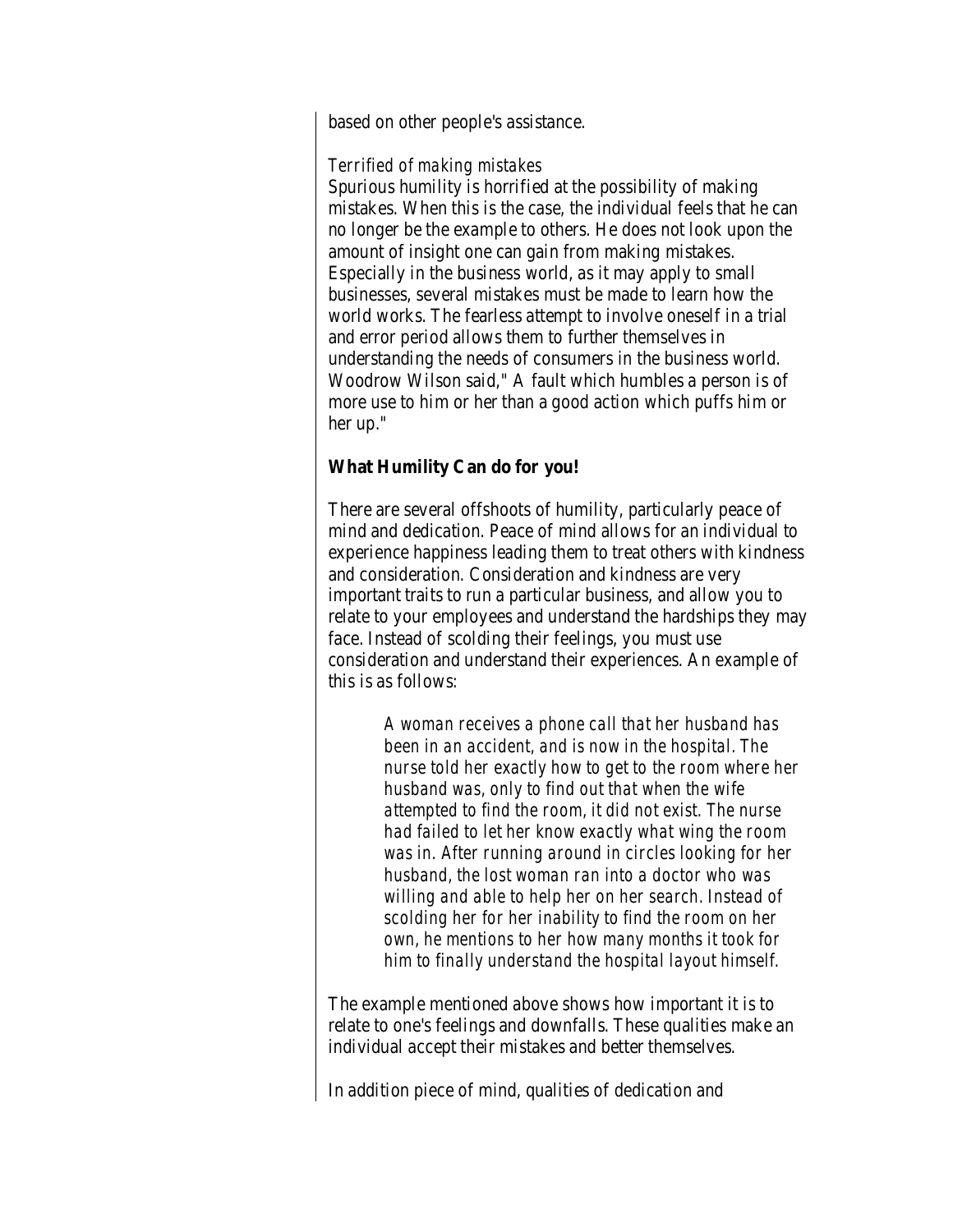encouragement must be recognized. These are two qualities that every individual in the business world should experience. Dedication and encouragement allow for improvement within a business organization, for innovations to be made within a company whether it may be in the structure, the strategy, or the products of the firm.

Peace of mind and dedication allow for employees to confide and feel able to confront their superiors with ideas they may have. It is a misconception that a manager has all the answers; in fact, he depends on others in the organization to provide new ideas for improvement and growth for the company. Employees are the closest ones to consumers and they must be the ones to relay information to the higher executives. Through peace of mind, an employer may be able to relate to their employees, whereas with dedication and encouragement, new innovations arise.

Humility, the trait that has been commended as an outstanding personal virtue, is and should continue to be a mandatory qualification for any individual assuming a leadership position. Each individual is subject to many learning experiences, and to amplify that experience, one should grasp the meaning and pure existence of humility. Humility is a requirement for learning; it gives you the opportunity to discover. Humility gives someone the opportunity to listen to more than what he speaks. A leader needs to keep focus on every event that is occurring within their business, and realize the actions that must be done to strengthen the company's positioning in the market.

The success of a firm is additionally related to the well being of the leader. The energy, the vision, and the beliefs of a CEO, for instance, are going to be represented in the company's business ethic. The business environment should be one of comfort and understanding for both the employees and the consumers. The lack of humility will turn a comfortable and honest working zone into something in the likeness of Enron, Arthur Anderson, and WorldCom. The selfishness that has occurred within these firms makes the entire community question the intentions of every company in the market. It is up to the leader of a firm to show how much responsibility they have to their clients, the most important individuals to their company.

The advantages that humility can offer you are nothing to be taken lightly. You gain better employees that are happy to work for you due to the understanding you have. As a result of this,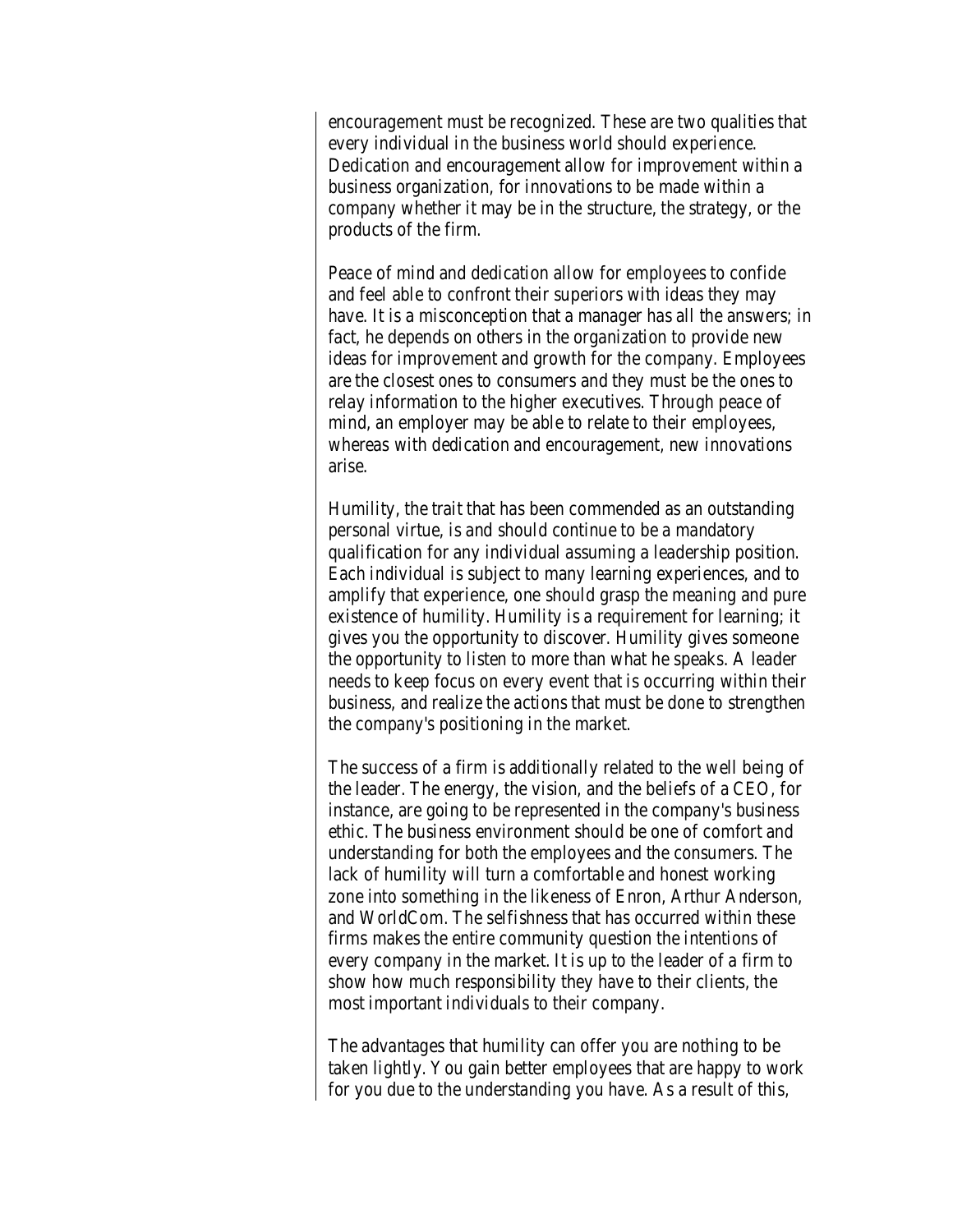the employees become happier people because they are credited for each task they partake in. An example is set for these employees, which will then be set in front of their clients. Since the clients will be receiving products /services they are in need of from an individual they enjoy to be surrounded with, the consumer walks away happy, and the society is suddenly made aware of how magnificent your company is. Clients swarm into your firm, sales increase, and higher profits are made...the advantages follow through on every line of the business!

#### **Humility can improve your business...We'll prove it!**

A five-year research project searched for the answer to what makes a company from merely good to truly great. The result of this project concluded that the most powerfully transformative executives possess a paradoxical mixture of personal humility and professional will. Under this study, a "Level 5" hierarchy was created to distinguish between the different types of leadership styles and how successful these leadership styles were.

LEVEL 5- Level 5 Executive

Builds enduring greatness through a paradoxical combination of personal humility plus professional will.

LEVEL 4- Effective Leader

Catalyzes commitment to and vigorous pursuit of a clear and compelling vision; stimulates the group to high performance standards.

LEVEL 3- Competent Manager Organizes people and resources toward the effective and efficient pursuit of predetermined objectives.

LEVEL 2- Contributing Team Member Contributes to the achievement of group objectives; works effectively with others in a group setting.

LEVEL 1- Highly Capable Individual Makes productive contributions through talent, knowledge, skills, and good work habits.

*Source: Harvard Business Review, January 2001*

The list above shows that the Level 5 leader sits on top of the hierarchy of capabilities. This person, according to the research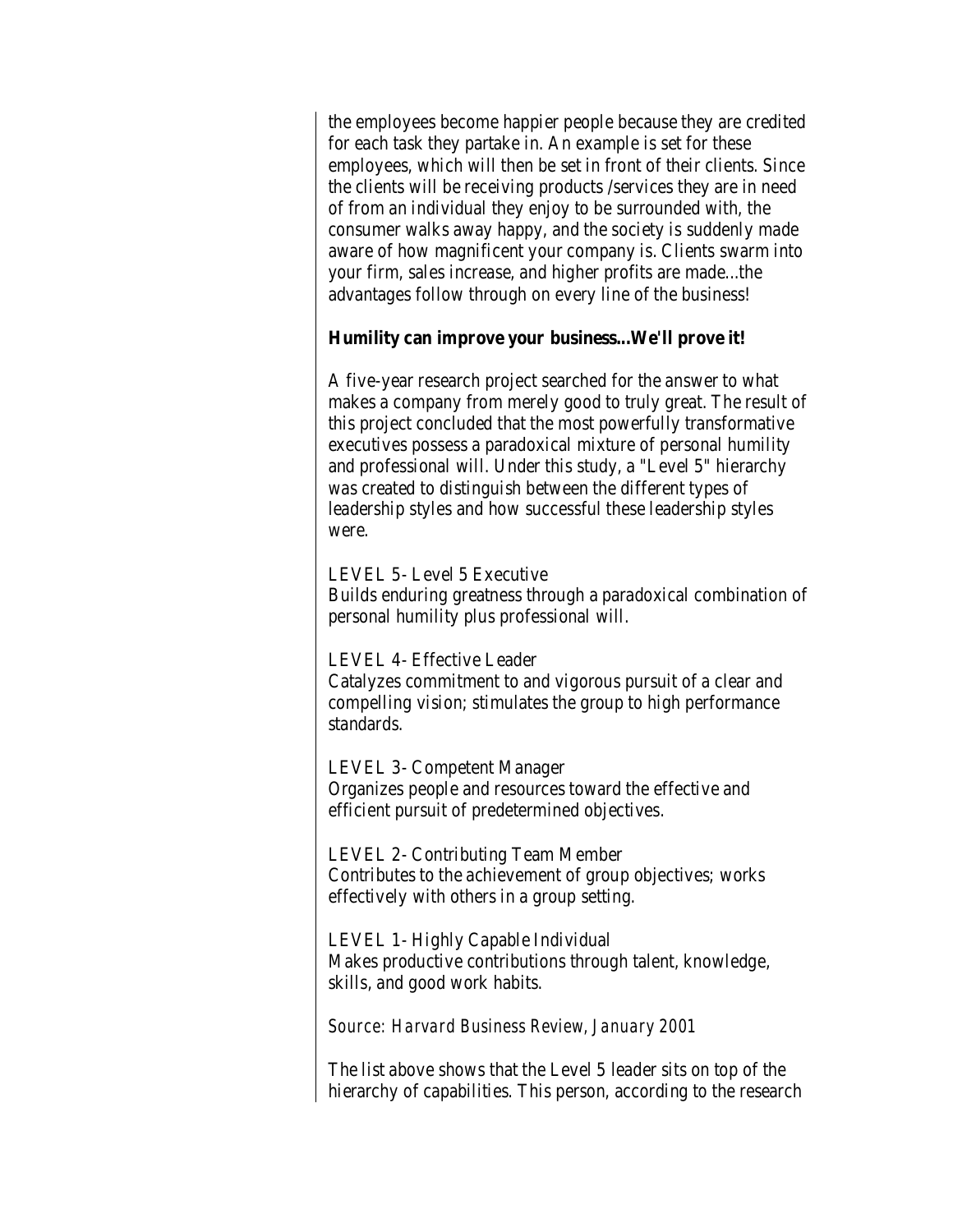is a necessary factor for transforming a small business into a great business. The research implies that it is not necessary to move sequentially through each of the different levels, however the Level 5 leader requires the capabilities of all the lower levels, plus the special characteristic of humility.

#### *The Project*

The research project began in 1996 to find an answer on how a good company can become a great company. To answer this question, companies that had shifted from good performance to great performance, and sustained it, were recognized. It was then necessary to identify the comparative companies that had failed to make a sustained shift. By doing this, it was made possible to pinpoint the qualities that successful companies encompass versus those of unsuccessful ones.

Twenty-two research associates worked together to collect both qualitative and quantitative analyses to prove the hypothesis. Under the qualitative analysis, 6,000 articles were collected, 87 interviews with top executives, and analyses of internal strategy documents. On the quantitative side of the research, financial metrics, an examination of executive compensation and observations of company stocks were made.

After the research had been conducted, there were a total of 11 companies that qualified as a company that experienced a good to great transformation.

The data that resulted in this study was not what was expected from observers. Companies were researched over a 15-year period. It was recognized that no matter what state the company was in, whether in crisis or steady state, offering services and products, and no matter how big the transition was, each of the successful organizations had a Level 5 leader at the time of the transition. It was at this particular moment that the idea of a Level 5 leader was in contradiction to conventional wisdom and management theory of the modern-day society.

#### **Level 5 leader profile:**

- Humility in conjunction with professional will led to a successful transformation from a good to great company. - The Level 5 leaders have ambition not for themselves but for their company and the executives that work there. - The Level 5 leaders want to set up the company for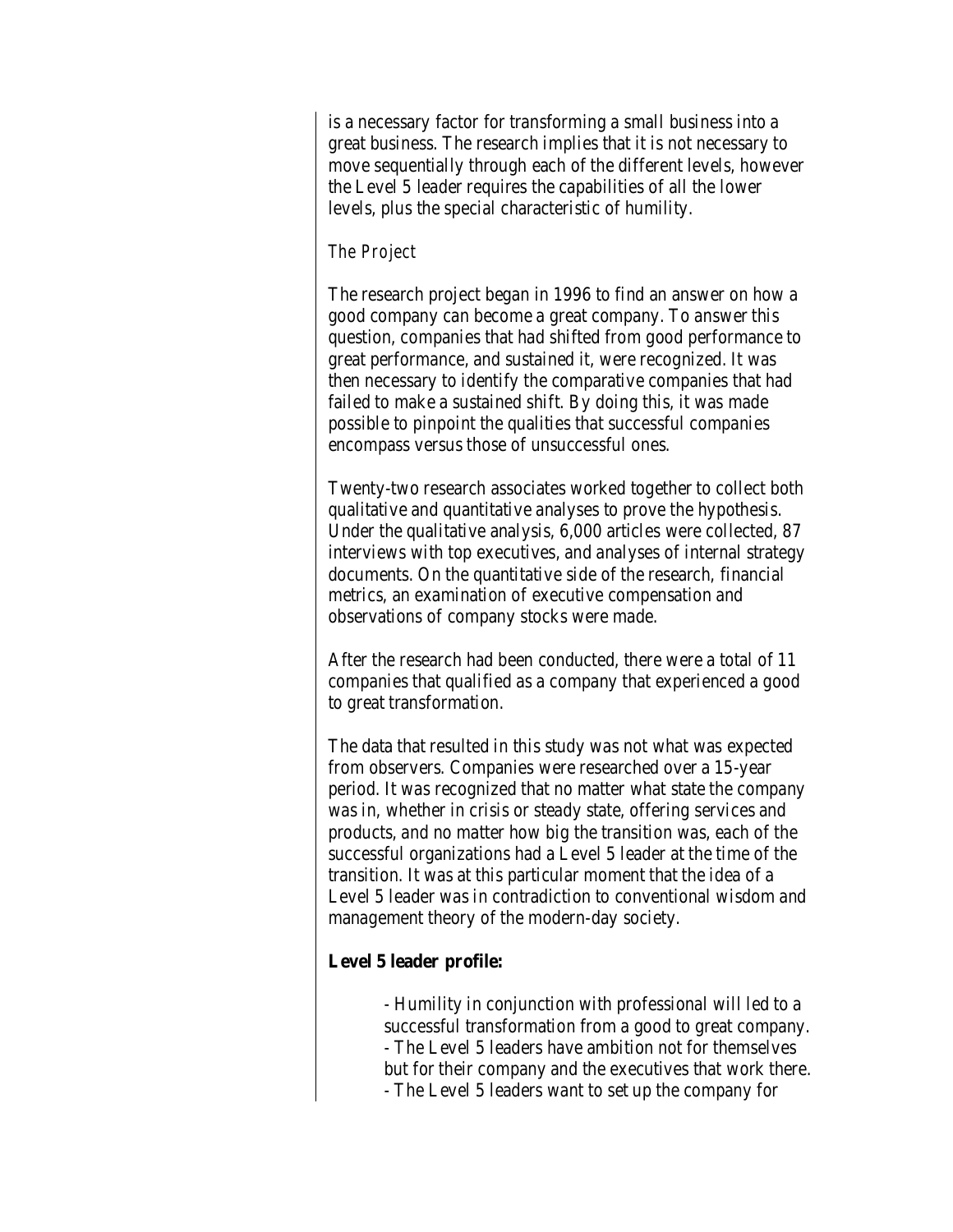success in the future generation, focusing on how the company will be perceived rather than how the company leader will be remembered.

- A Level 5 leader is always one to credit others for successes within the company, and if no person or event can be credited directly, then the leader will look upon good luck for the company's accomplishment, however will never blame anyone or anything (including bad luck) for any failures within the company.

# **Convinced? Learn how to become the "humble leader"!**

There is a belief that individuals carry a seed within themselves that is in dire need of nurturing. These people either ignore or do not realize that they have the capability to become a Level 5 leader. Under circumstances such as self-reflection, mentoring, significant life experiences, as well as other factors, the seed slowly becomes nurtured. The following can aid the leader into developing qualities of a humble leader:

# *Assume any responsibility that you may bestow upon your employees!*

Whether you are dealing with the best leader in your company, or the janitor, you must always portray yourself as being on the same level as each employee. A truly humble individual will never look down upon the specific divisions of responsibilities. Focus on how important the employee contributes to the good of the firm, not what their specific contributions are.

# *Put yourself in their shoes!*

Remember the Golden Rule: "Do unto others as you would have them do to you". It should be one of your primary focuses in managing a firm. If you find yourself unhappy with specific ways people may treat you, then you should never do that to one of your employees. Realize the actions that were of importance to you when working under another individual and relay those same actions to your employees. You should be cautious however not to fully implement your ideas at all times due to the differences in opinion people may have. Provide the employees with what you may find to make them happy, but also leave room for adjustments if employees are not content with it. The understanding of another person's feelings is the focus of this step.

#### *Admit Mistakes!*

Not one person is born flawless, and no one can ever become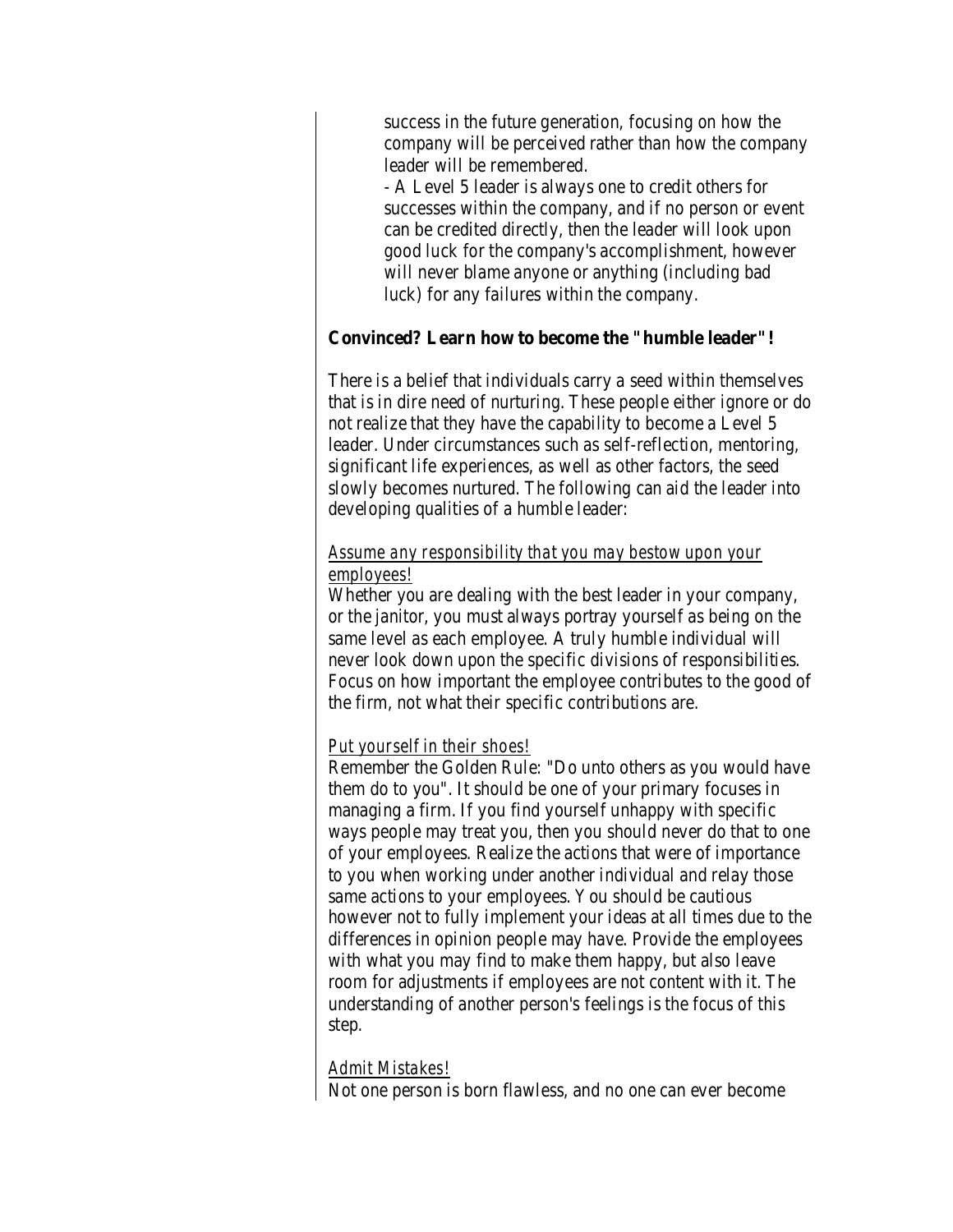flawless. The mistake that many leaders make is the idea that they know everything, and no one but themselves is right. Generally, a leader places himself on a pedestal. However to acquire humility, this individual should admit his shortcomings and mistakes. This will allow employees to feel more comfortable working for a person that is only "human" and not a superpower. By doing this, you will subject employees into a more comfortable work environment, thereby developing close employee relationships. The employees will no longer be fearful of making mistakes, but appreciate the learning experience they have gained. One should use their personal faults as springboards to higher things!

#### *Give credit to those who have led to your success*

Placing full recognition upon the accomplishment of a leader has been a mistake in the business world for ages and ages. The leader should recognize that each employee has led to the success of the firm, and therefore led to the positive impression set of the leader. A good, humble leader will consistently recognize the hard work and efforts of their employees, and recognize them in times of success. Idealistically, the success of a firm is dependant upon many people, not just the leader. Regardless of how good a leader may be, if the employees are not willing to work with the leader, the intentions will become inconsistent and blurry. As a result, the success of a firm is the outcome of a large workforce aiming to provide the best product or service. "Heroic Leaders give credit to all the people behind their success." (Murphy, Emmett C., 1995)

# *Be an original*

Never try to be a carbon copy of what you think business professionals are supposed to be. By being your original self, you are exposing your company, and the society to behaviors that are new and exciting. Following in any predecessors footsteps will restrict you and may lead you into a path quite far from that of humility. A unique person expresses himself in a artful, creative, and innovative way. Consequently, employees are led to believe how important it is to have innovative ideas of their own. "If you can't be creative at work, it may be time to move on". (Koonce, Richard)

# *Don't take yourself too seriously!*

There is nothing that can ruin a person more than success. Success leads individuals into egoistical behaviors that are unendurable to be around. Regardless of how profitable your business is, or how important you are to the future, you should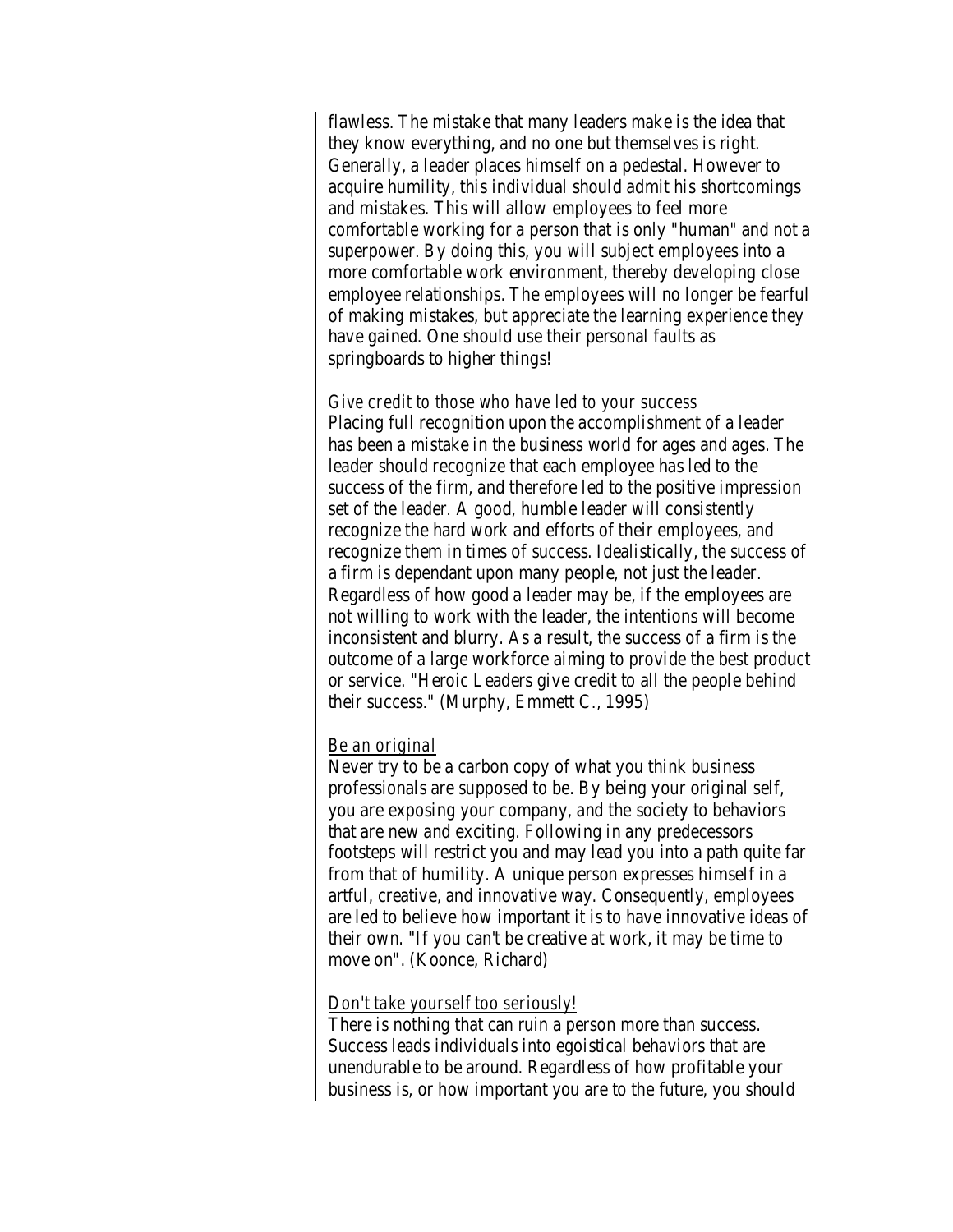still not take yourself too seriously! Reverse that egoism into humility and allow yourself to be that successful individual that is just like everyone else.

# *Listen Up!*

It has been assumed that a leader should direct his employees by telling them what to do, and how to do it, but there is no opportunity for feedback from their employees. This is a selfish trait and is intolerable from a humble person's perspective; you should listen to others. Surprisingly, the listening to of others may give you more knowledge of topics that you may have ignored or overlooked. Your employees are the front-line men of your company, and you must be dependant on them to hear of what is good for your clients. You may believe to have the best idea in mind, but not being so close to the purchasers may give you a blurry vision of what consumers may expect. Listen. Recognize the emotions of others and attune yourself to their needs and wants. It may save your employees, the future success of your company, and advance your knowledge.

#### *Take the harder right, than the easier wrong!*

Situations that have arisen over the past several months are examples of leaders taking an easier path leading them to wrongdoing. As mentioned earlier, many of the financial companies felt the pressures of outside forces to take the easier wrong and thus disclosed inaccurate, yet appealing statements instead of dealing with the harder right of disclosing statements that would make the shareholders unhappy. Sometimes it is easier to choose the wrong belief so that we do not have to struggle with trying to reach the right belief. Humility helps you make a decision; once it is acquired the harder right will always be chosen over the easier wrong.

# *Have a role model*

Always look up to a higher authority than yourself. This higher standard will help instill a sense of humility, open-mindedness to new learning experiences. "Being oriented toward a higher power is more than just being aware of it-you have to love by the best light and knowledge you receive and be obedient to the higher law". (Sherman Covey, 1996)

# **The new you !**

Each entrepreneur is expected to have personal qualities that will lead him or her to future success. Various research, textbooks, and articles will always mention the ideal "base-line"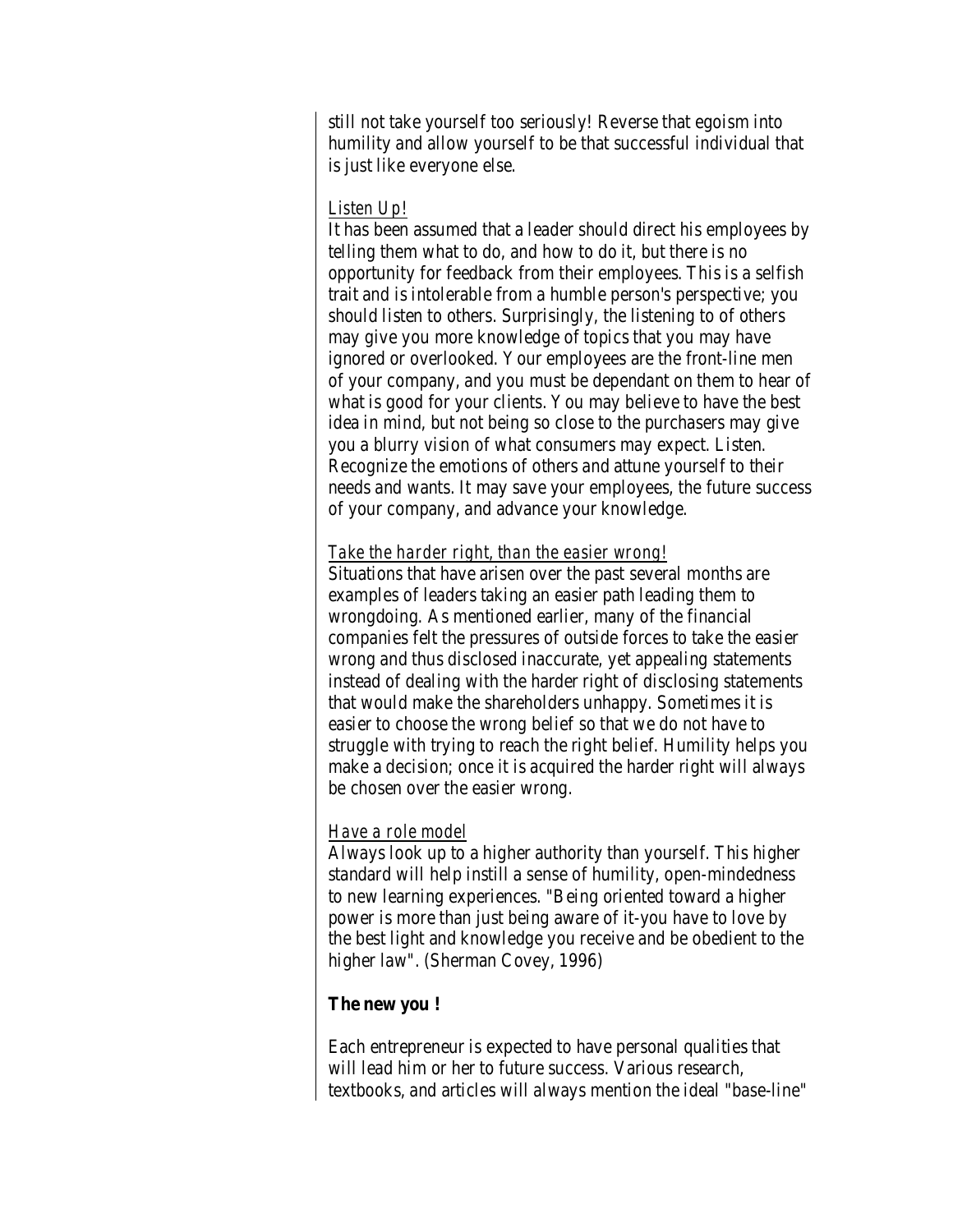characteristics an individual must have, thus portraying the ability they will have to maintain responsibilities that an entrepreneurship will deem necessary. Humility should be included into the list of entrepreneurial traits to fully understand the true meaning of success. Today's entrepreneur should have a proper, and equal balance between each of these characteristics so that they may better serve their employees, their clients, and themselves.

The author, Dr. Charles Toftoy, has developed the following traits after having several years of experience in the real business world. By assisting over 2100 small to medium enterprises, from high-tech to low-tech, and having face to face contact with successful entrepreneurs including Ernst & Young entrepreneurs of the year awardees, it has been made possible to distinguish what traits a successful entrepreneur must have.



**Entrepreneurial Traits** 

Source: Charles Toftoy, 2001

-*Passion*- this is the most important entrepreneurial trait for success. After meeting thousands of entrepreneurs, the successful ones have passion. Some entrepreneurs show visible signs of self-assertiveness, are aggressive, and are powerful in appearance. Others are quite and soft-spoken yet remain silently forceful. The most striking quality of these entrepreneurs is the depth they have. By having depth, a sense of emotional drive is detected, and shows the spirit they have to accomplish something. They love what they do and find a way to make a profit through their business while simultaneously providing a contribution to the society.

-*Enthusiasm*- this is the second most important trait. This inner tr sense of encouragement allows the entrepreneur to inspire all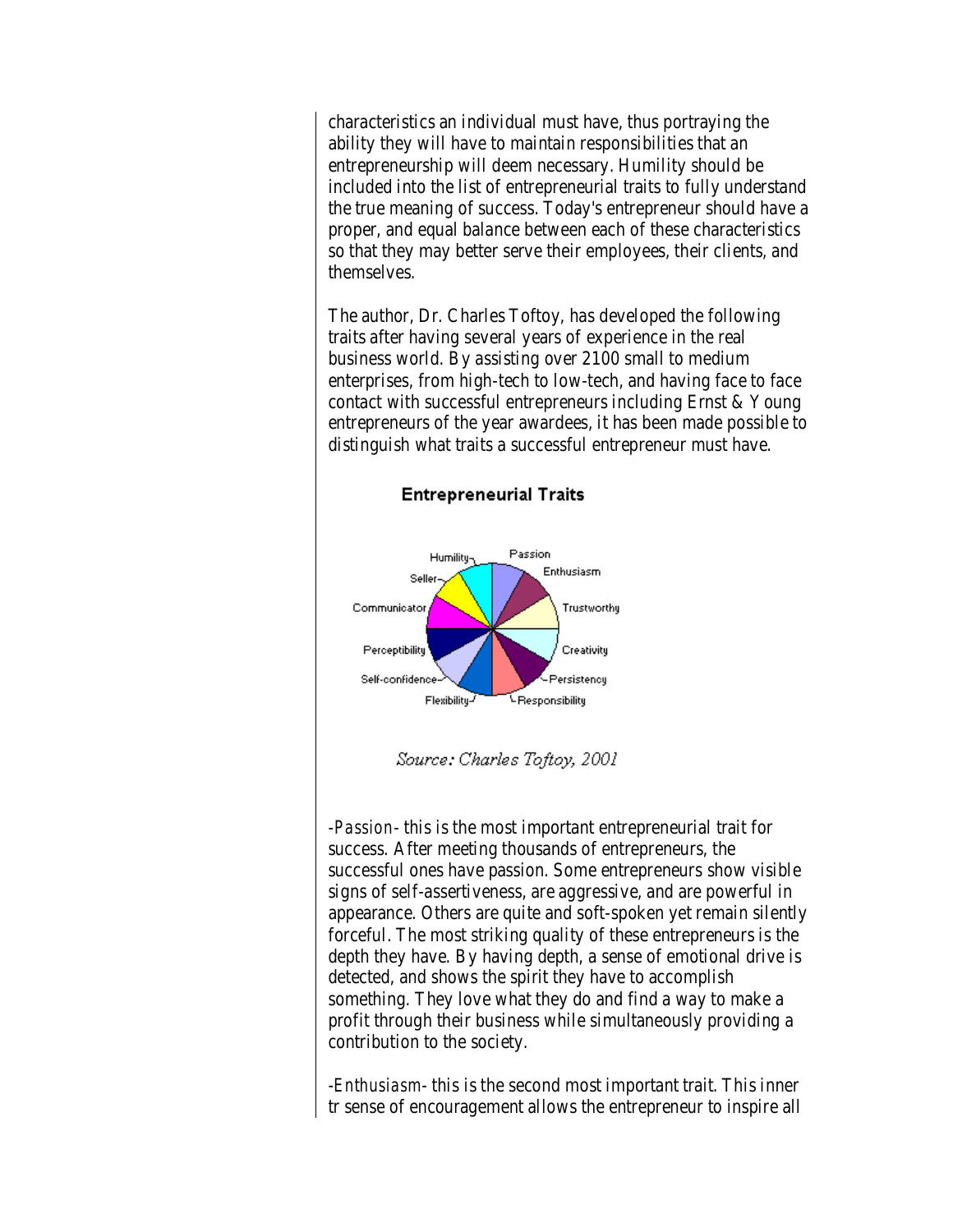of those around him. When the employees see that the leader is eager to carry out their vision, they will attempt to follow in his footsteps.

-*Trustworthy*- The entrepreneur must be able to build loyalty with everyone surrounding himself. This trait will show that he is dependable, reliable, and worthy of confidence. Bob Reiss, President of R&R, Inc. is a good example of a trustworthy entrepreneur. He took good care of everybody and made his employees feel good. Trustworthiness is a definite key to success that allows one to admit their mistakes and move on.

-*Creativity*- The creativity and originality of an entrepreneur are what inspire others around him to be excited about a product and service. These entrepreneurs are ones that regularly participate in the research and development of products. A good example of a creative entrepreneur is Josh Frey, President of Granny's Goodies (a gift care specialist company). He studies everything in order to allow the company to move forward. The creative entrepreneur is one that likes to create a positioning for his company's venture.

-*Persist*ency- The entrepreneur must be persistent! Things are not always easy, and therefore must rely on persistency to become resolved. The entrepreneur is indefatigable and refuses to give up when the situation becomes very tough. The entrepreneur is not afraid to fail, and uses failure as a learning tool.

-*Responsibility*-An entrepreneur must have a strong sense of responsibility. By being responsible, the entrepreneur can feel a sense of achievement. The accountability that an entrepreneur has designates an emotional and liable attachment to the business, and therefore will be taken more seriously. David C. McClelland, a Harvard psychologist, conducted a study, which concluded that entrepreneurs, on average, have a higher need for achievement than others of the general populations. Entrepreneurs recognize the problems in starting a business, but believe that they can overcome the problems. The responsible entrepreneur is one that stays away from uncertain high risk, and usually likes to outsource everything.

-*Flexibi*lity- The entrepreneur must have the quality to adapt to changes in the market. This will allow for a long-life within the organization. He can be considered a "Plastic Man" so there is enough mental toughness to rebound from adversity." (Charles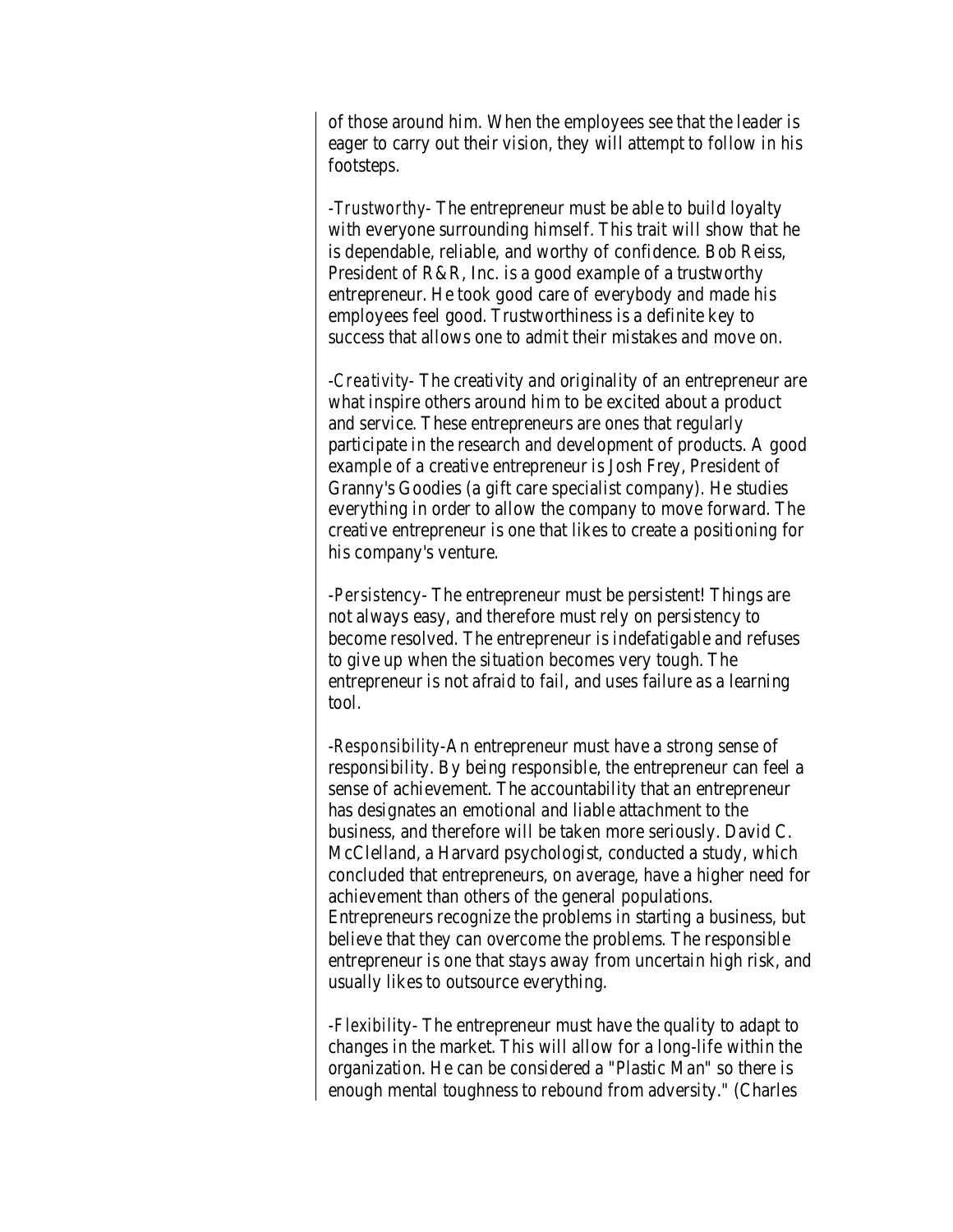#### Toftoy 2000)

-*Self-confid*ence- The entrepreneur must be confident in his actions and beliefs so that others may recognize them as being credible. This sets the tone for everyone else in the company. They believe in their own strengths and apply a practical approach to accomplish nearly all tasks, including the overcoming of obstacles. The entrepreneur performs best when he is confronted with nearly impossible tasks; he does not assume and seeks out criticism in order to make improvements. Since they have a curiosity level, they are believers in continuous learning.

-Perceptibility-The entrepreneur must have an awareness and insight about people so that he will be able to hire and retain good employees within the organization. The entrepreneur can serve as a filter for the company in this position. The ability to perceive between right and wrong allows a proper direction to be set for the company by the entrepreneur.

-*Communic*ator-He must be able to express himself clearly and effectively. He is able to convey his vision of the organization. This individual also listens to others feedback to better improve the company. A face-to-face approach is made to communicate with their employees while telephone, email, letters, and memos are only secondary means to communication.

-*Se*ller-The entrepreneur must be artful in selling. He should believe in what he is promoting and be able to promote the value of the product. Stephen Forte, President of Travelers Telecom is an example who believes in his cause. The entrepreneur never accepts "no" but rather come back with an alternate strategy or tactic.

*Humi*lity-Being affable, modest and gracious helps to develop a mutual trust with others. This will allow for the entrepreneur to be easily approached by others. Everyone is important regardless of what their occupation may be; you may learn a lot from that person since they are so knowledgeable in their own field. Humility also helps in the controlling of anger and ego, two characteristics that may lead to unwanted problems and mistakes.

We, the authors feel that you can become the "new you" by improving yourself through these traits. Self-examine yourself to understand which traits you may have as an entrepreneur, and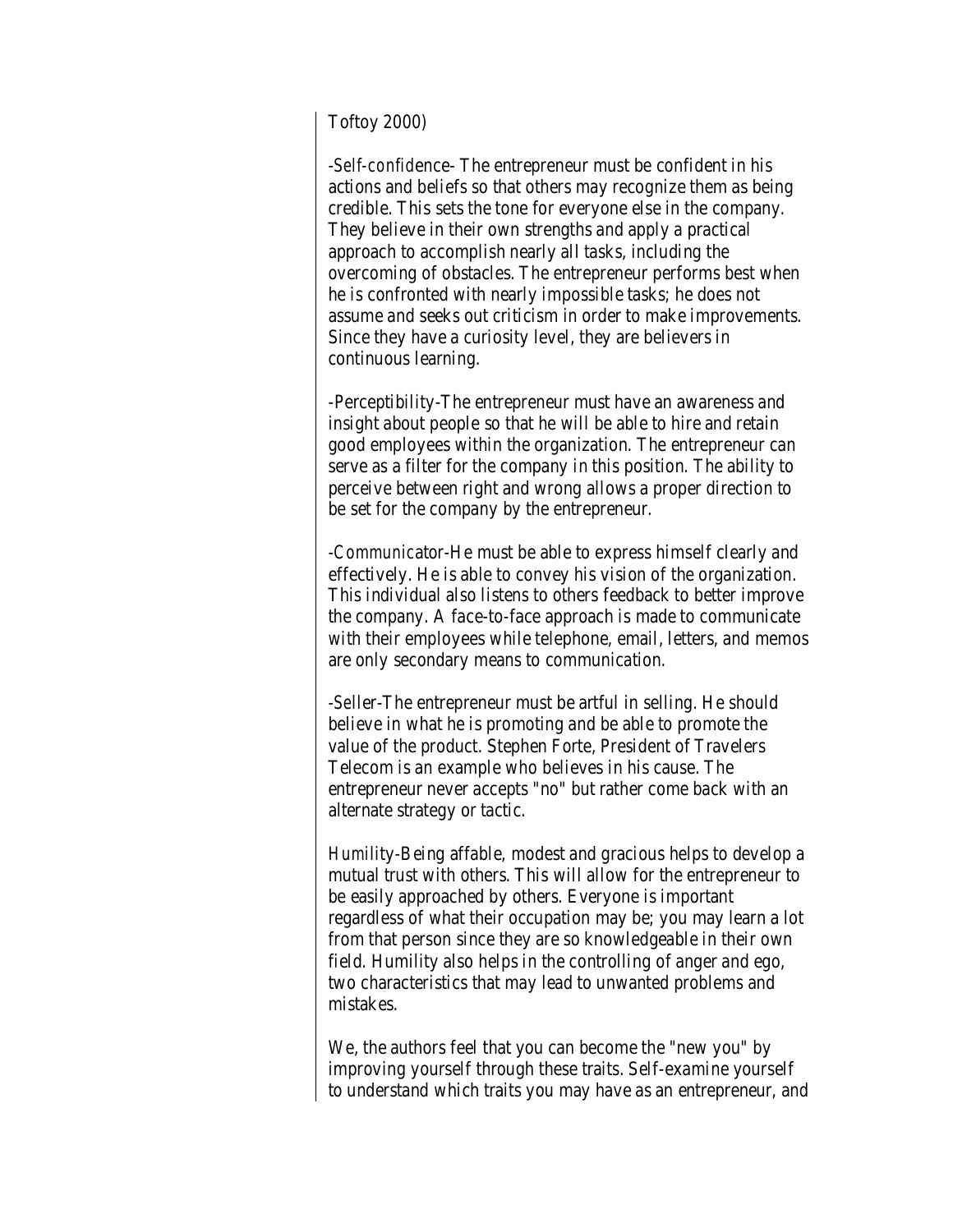consider the benefits that they offer you and your business. The being cognizant of these traits we have provided, you will become a better person and a a more successful entrepreneur inside.

As stated, the authors have never seen the term humility listed as one of the success traits for entrepreneurs. We feel that humility allows for the entrepreneur to be stable, gain selfrespect and self-confidence, and be free of arrogance (the opposite of humility). Listed below are some reflection points the Living Values Educations Prorgram:

Humility allows the self to grow with dignity and intergority not needing the proof of an external show. Humility makes arrogance disappear Humility allows lightness in the face of challenges. Humility as a value - at its highest - allows selflessness and dignity in working for a better world. A person with humility listens to and accepts others. Humility is staying stable and maintaining power on the inside and not needing to control others on the outside. Humility eliminates the possessiveness that builds walls of arrogance. Humility allows one to be great in the heart of others. Humility creates an open mind and recognition of the strengths of the self and others. Arrogance damages or destroys valying

the uniqueness of others, and hence is a subtle violation of their fundamental rights.

The tendency to impress, dominate or limit the freedom of others in order to prove yourself diminishes the inner experience of worth, dignity and peace of mind.

# **Implications for Further Research**

The authors feel this is the tip of the iceberg when it comes to humility. This was an investigative research in attempt to bring humility back to where it should be. A follow-up will continue that will include surveys with company CEOs in hope of understanding their feelings about humility as an entrepreneurial trait for success. The results of the survey will allow us to strengthen our practical value of developing the new you!

#### **Summary**

The practice of strategic humility is one that leads heroic individuals to the driving out of co-dependency within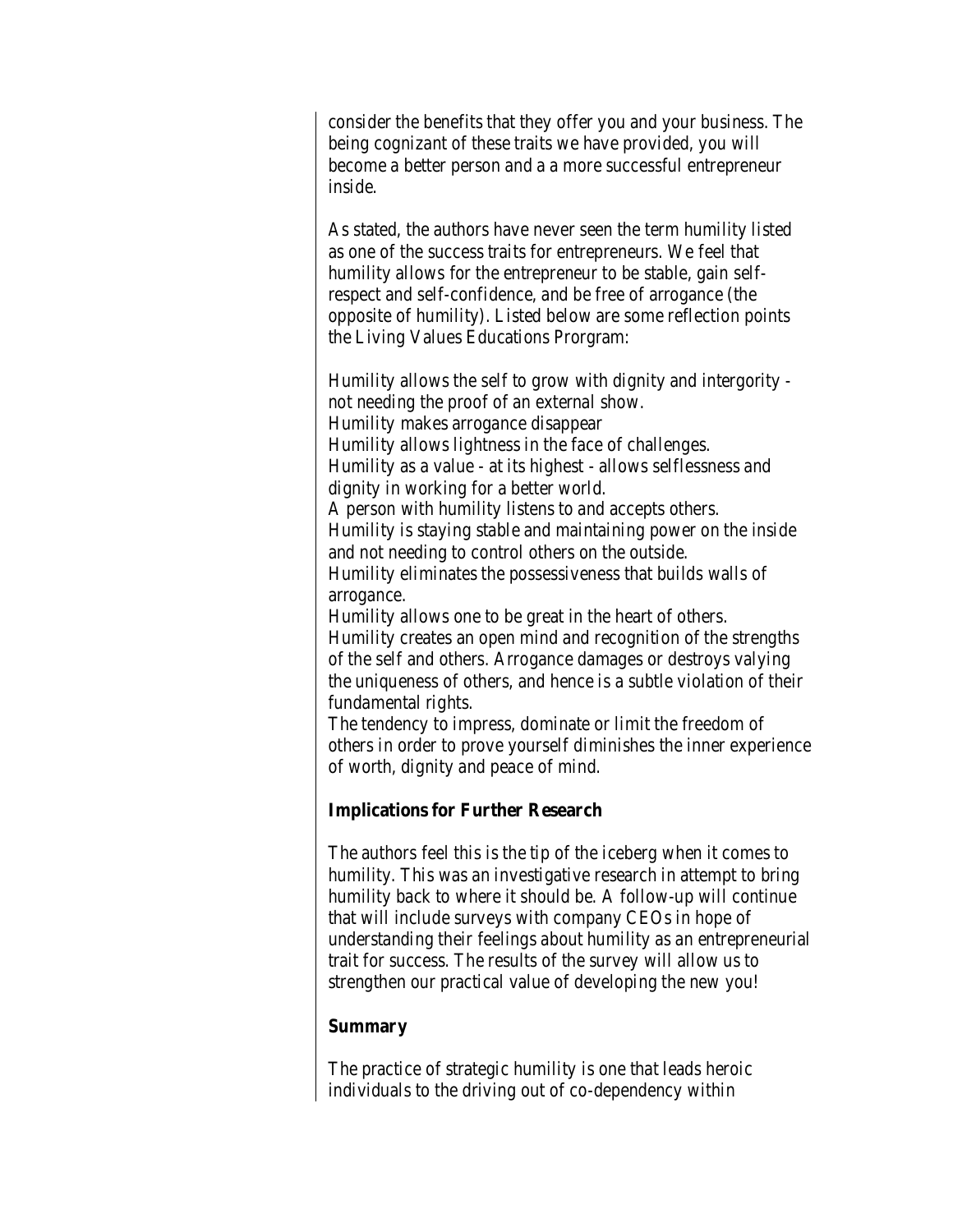themselves and their organizations. Confrontation of the destructive habits of selfishness, pride, and the blaming of other is imperative. Characteristics as such, become the root of the problems that may cause the inability to make serious commitments, unwillingness to learn from others, and unwillingness to accept personal responsibility for any type of company failures.

The ideal leader is driven by a deep belief they have, and mpt to succeed regardless of the obstacles and possibilities of failure. When tough times arise, the leader turns to others with hope and optimism in finding solutions and ideas. It is understood that full responsibility will be assumed when a mistake has occurred due to the belief that personal achievement requires the competency that only personal accountability can teach. Humility allows a leader to feel self-fulfillment when they serve others and move beyond their personal ambition.

You may feel that much of this paper is ordinary common sense, but we believe that there is not much coverage on this issue. We want you to refresh yourself and present the lost virtue of humility and needs, and how equally important it is to all other entrepreneurial traits. We have offered you with the definition of humility, the misconceptions of humility, how to detect the counterfeits versions of humility, as well as research studies that prove the value of being humble. We have offered you with ways to become more humble to make the you move your company from good to great. The lost entrepreneurial trait of humility is one that should be a requirement for any of today's leaders. The gratitude that individuals feel for humble people is irreplaceable, and will portray an image of a company that no other person will be able to imitate. As leaders of our societal marketplaces, we should take the initiative to become and implement authority figures that are driven solely not by the selfish purposes of superficial profiting, but rather self-gain and fulfillment of providing a remedy to needs of the society. In the likeness of Abraham Lincoln, who signified the pure meaning of humility, we will walk into the betterment of our society, our company, our leadership, and our truly humane well being.

#### **References:**

"Boost Your Emotional Intelligence," Sedona Training Associates, Sedona, AZ, 2000.

Collins, Jim. "Level 5 Leadership: The Triumph of Humility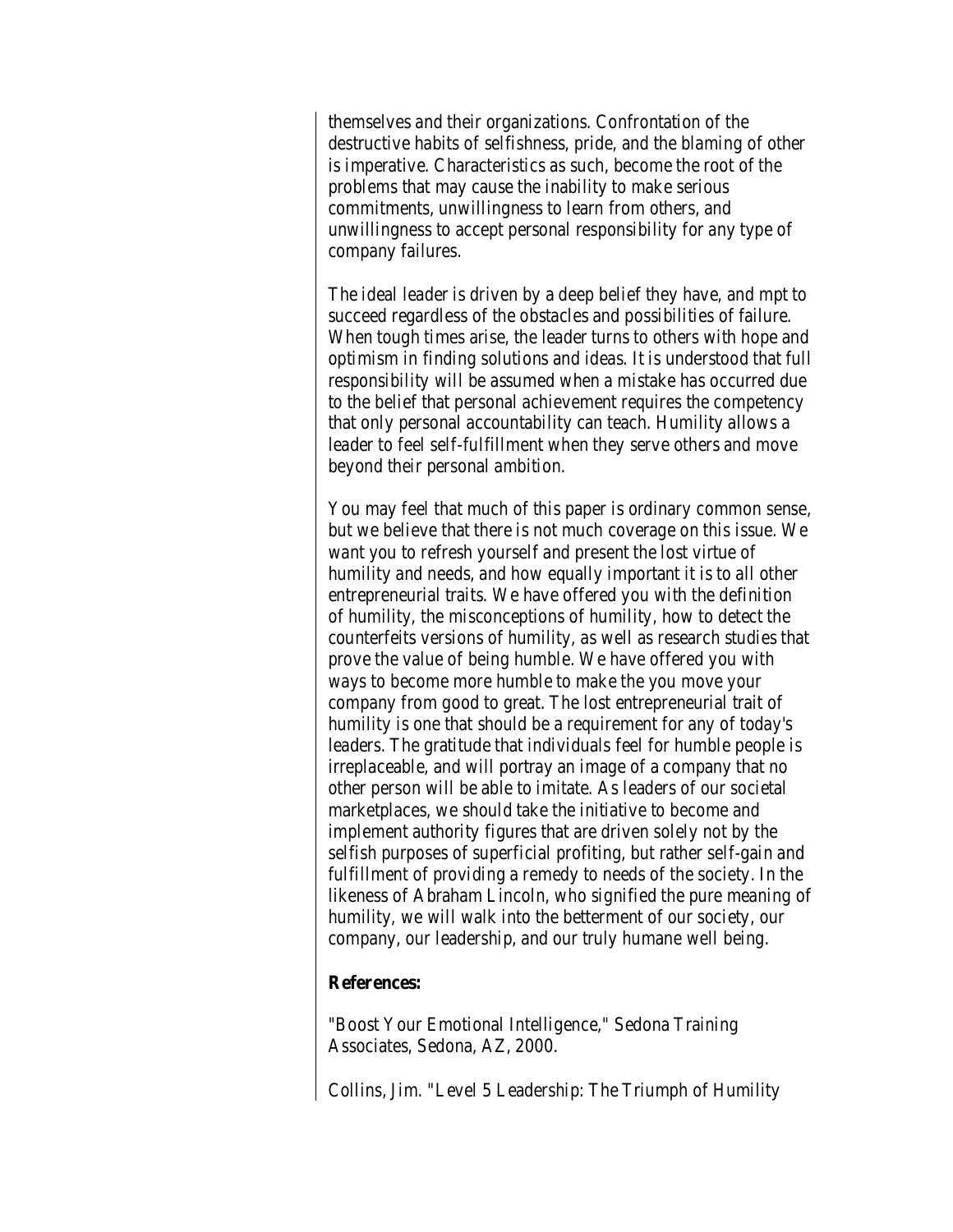and Fierce Resolve", Harvard Business Review, January 2001.

Covey, Stephan. The Seven Habits Of Highly Effective People, Principle-Centered Leadership, Covey Leadership Center, 1996.

Diefenbacher, Bob. "Why does Bill Gates Make me feel this Way? Midrange Systems. (Spring House), Feb 9, 1998.

Drucker, Peter M. Management, Harper & Row Publishers, 1994.

Dubrin, Andrew J. Essentials of Management, South-Western Publishing Co., third Edition, 1994.

Edwards, Jonathan, "Humility", [http://www.nonprofilepages.com,](http://www.nonprofitpages.com/) 2003.

"Focusing on the Value of Humility", Living Values Education, [http://www.livingvalues.net,](http://www.livingvalues.net/) 2003.

"Give humility a chance", The Straits Times Interactive, [wysiwys://29/http://straittimes",](wysiwys://29/http:/straittimes) December 29, 2002.

Grimbly, Susan. "Robots with swollen egos". Canadian Business, April 1993.

"Harder, Eugene. "Humility The Road to Strength," <http://www.newhope.bc.ca/s-seven.htm>

"Humility", [http://www.geocities.com,](http://www.geocities.com/) 2001

"Humility A Necessary Part of Our Lives", [http://users.aol.com/myjournal/humility.htm,](http://users.aol.com/myjournal/humility.htm) 2001.

"Leading Thoughts", [http://www.leadershipnow.com,](http://www.leadershipnow.com/) 2003.

MacAram, Millard N. "Proactive Leadership=Executive Excellence", Pro Active Leadership Institute, Newport Beach, CA., 1991.

"Mahatma Gandhi, An Inspirer For Every Occasion," [http://ssinha.com/inspirer.htm,](http://ssinha.com/inspirer.htm) July 16, 2001.

"Modesty and Humility," [http://www.themystic.org,](http://www.themystic.org/) July, 2001.

Murphy, Emmett C. "Take the Heroic Path", Executive